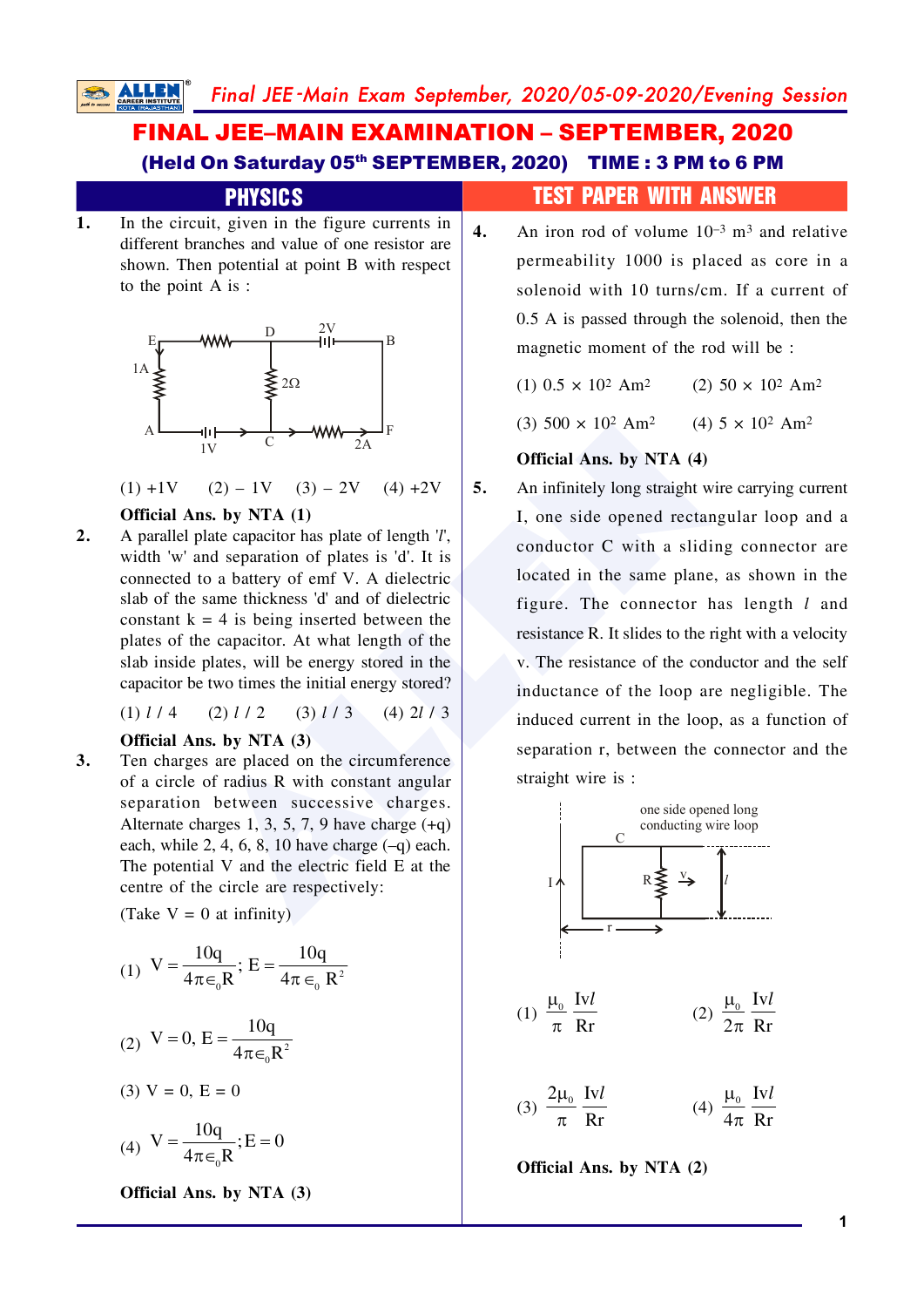# Final JEE-Main Exam September, 2020/05-09-2020/Evening Session

6. The acceleration due to gravity on the earth's surface at the poles is g and angular velocity of the earth about the axis passing through the pole is ω. An object is weighed at the equator and at a height h above the poles by using a spring balance. If the weights are found to be same, then h is:  $(h \ll R$ , where R is the radius of the earth)

(1) 
$$
\frac{R^2 \omega^2}{8g}
$$
 (2)  $\frac{R^2 \omega^2}{4g}$  (3)  $\frac{R^2 \omega^2}{g}$  (4)  $\frac{R^2 \omega^2}{2g}$ 

### Official Ans. by NTA (4)

7. Two coherent sources of sound,  $S_1$  and  $S_2$ , produce sound waves of the same wavelength,  $\lambda = 1$  m, in phase. S<sub>1</sub> and S<sub>2</sub> are placed 1.5 m apart (see fig.) A listener, located at L, directly in front of  $S_2$  finds that the intensity is at a minimum when he is 2m away from  $S_2$ . The listener moves away from  $S_1$ , keeping his distance from  $S_2$  fixed. The adjacent maximum of intensity is observed when the listener is at a distance d from  $S_1$ . Then, d is:



 $(1) 12m$  $(3)$  5m  $(2)$  3m  $(4)$  2m

#### Official Ans. by NTA (2)

- 8. A driver in a car, approaching a vertical wall notices that the frequency of his car horn, has changed from 440 Hz to 480 Hz, when it gets reflected from the wall. If the speed of sound in air is 345 m/s, then the speed of the car is
	- $(1)$  36 km/hr  $(2)$  24 km/hr
	- $(3) 18$  km/hr  $(4)$  54 km/hr

Official Ans. by NTA (4)

 $9<sub>1</sub>$ In an adiabatic process, the density of a diatomic gas becomes 32 times its initial value. The final pressure of the gas is found to be n times the initial pressure. The value of n is:

(1) 326 (2) 
$$
\frac{1}{32}
$$
 (3) 32 (4) 128

### Official Ans. by NTA (4)

 $10.$ A radioactive nucleus decays by two different processes. The half life for the first process is 10 s and that for the second is 100s. the effective half life of the nucleus is close to:

| $(1)$ 9 sec<br>$(2)$ 55 sec |  |  |
|-----------------------------|--|--|
|-----------------------------|--|--|

 $(4)$  12 sec  $(3)$  6 sec

### Official Ans. by NTA (1)

A ring is hung on a nail. It can oscillate, without slipping or sliding (i) in its plane with a time period  $T_1$  and, (ii) back and forth in a direction perpendicular to its plane, with a period  $T_2$ . the

ratio 
$$
\frac{T_1}{T_2}
$$
 will be :

11.

(1) 
$$
\frac{2}{\sqrt{3}}
$$
 (2)  $\frac{\sqrt{2}}{3}$  (3)  $\frac{2}{3}$  (4)  $\frac{3}{\sqrt{2}}$ 

#### Official Ans. by NTA (1)

12. In the circuit shown, charge on the 5  $\mu$ F capacitor is :



| (1) 5.45 $\mu$ C | (2) 16.36 $\mu$ C   |
|------------------|---------------------|
| $(3)$ 10.90 uC   | $(4)$ 18.00 $\mu$ C |

Official Ans. by NTA (2)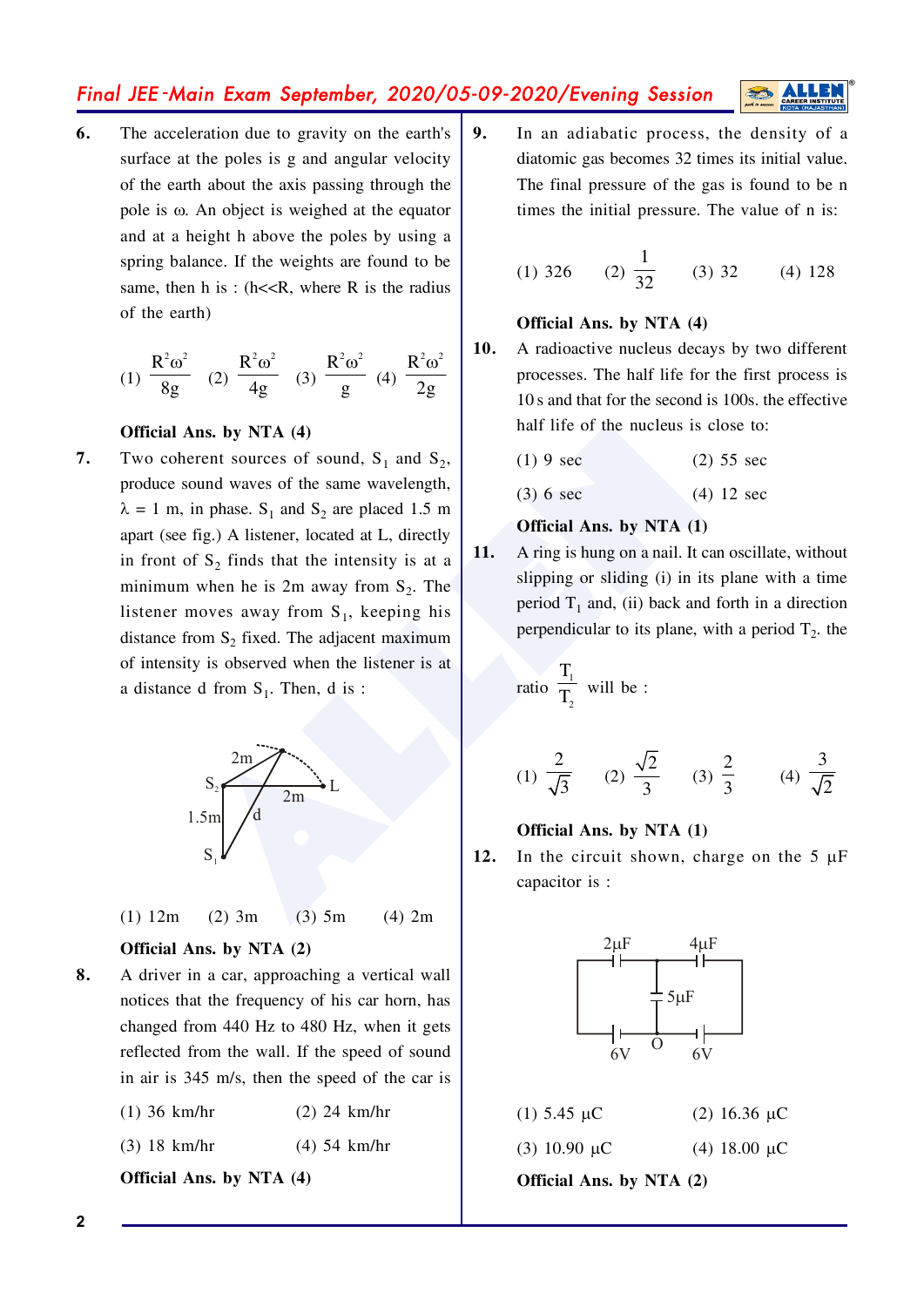# Final JEE-Main Exam September, 2020/05-09-2020/Evening Session

 $13.$ In an experiment to verify Stokes law, a small spherical ball of radius  $r$  and density  $\rho$  falls under gravity through a distance h in air before entering a tank of water. If the terminal velocity of the ball inside water is same as its velocity just before entering the water surface, then the value of h is proportional to:

(ignore viscosity of air)

(3)  $r^3$  (4)  $r^2$  $(1)$  r  $(2) r<sup>4</sup>$ 

### Official Ans. by NTA (2)

Two different wires having lengths  $L_1$  and  $L_2$ , 14. and respective temperature coefficient of linear expansion  $\alpha_1$  and  $\alpha_2$ , are joined end-to-end. Then the effective temperature coefficient of linear expansion is :

(1) 
$$
4\frac{\alpha_1\alpha_2}{\alpha_1 + \alpha_2} \frac{L_2L_1}{(L_2 + L_1)^2}
$$
 (2)  $2\sqrt{\alpha_1\alpha_2}$ 

(3) 
$$
\frac{\alpha_1 + \alpha_2}{2}
$$
 (4)  $\frac{\alpha_1 L_1 + \alpha_2 L_2}{L_1 + L_2}$ 

Official Ans. by NTA (4)

**15.** The quantities 
$$
x = \frac{1}{\sqrt{\mu_0 \epsilon_0}}
$$
,  $y = \frac{E}{B}$  and

$$
z = \frac{1}{CR}
$$
 are defined where C-capacitance,

R-Resistance, *l*-length, E-Electric field, B-magnetic field and  $\epsilon_0$ ,  $\mu_0$ , free space permittivity and permeability respectively. Then:

- $(1)$  Only x and y have the same dimension
- $(2)$  x, y and z have the same dimension
- (3) Only x and z have the same dimension
- $(4)$  Only y and z have the same dimension Official Ans. by NTA (2)
- A galvanometer is used in laboratory for 16. detecting the null point in electrical experiments. If, on passing a current of 6mA it produces a deflection of  $2^{\circ}$ , its figure of merit is close to:
	- (1)  $3 \times 10^{-3}$  A/div.
	- $(2)$  333 $^{\circ}$  A/div.
	- $(3)$  6 × 10<sup>-3</sup> A/div.

 $(4) 666^{\circ}$  A/div.

### Official Ans. by NTA (1)

17. The velocity  $(v)$  and time  $(t)$  graph of a body in a straight line motion is shown in the figure. The point S is at 4.333 seconds. The total distance covered by the body in 6s is:



(3) 11 m (4) 
$$
\frac{37}{3}
$$
 m

### Official Ans. by NTA (4)

18. A spaceship in space sweeps stationary interplanetary dust. As a result, its mass increases at a rate  $\frac{dM(t)}{dt} = bv^2(t)$ , where v(t) is its instantaneous velocity. The instantaneous acceleration of the satellite is:

(1) 
$$
-\frac{2bv^3}{M(t)}
$$
 (2)  $-\frac{bv^3}{2M(t)}$ 

$$
(3) - bv3(t) \t\t (4) -\frac{bv3}{M(t)}
$$

Official Ans. by NTA (4)